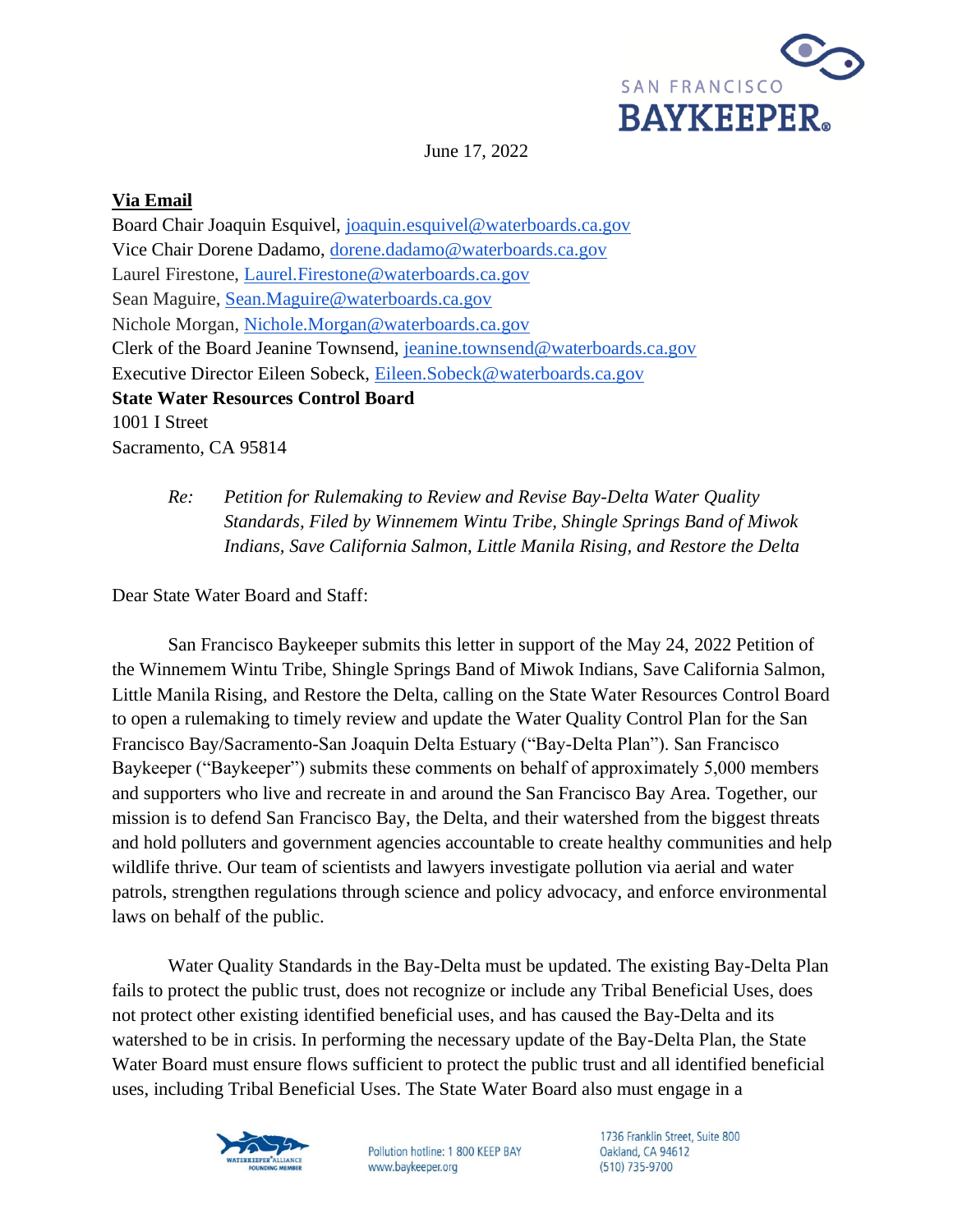scientifically based process to set freshwater flows into and out of the Delta, restrict exports of water from the Delta, and identify coldwater pool requirements upstream of the Delta. The State Water Board's ongoing failure to do each of these things not only leaves the Delta and its watershed in crisis, but perpetuates a history of exclusion of indigenous people and people of color.

In the process of updating the Bay-Delta Plan, the State Board must reconsider and reallocate the water rights that were born from racism and genocide. Water rights are not an end, and preservation of a discriminatory system for the sake of protecting existing water rights turns a blind eye to the State Water Board's obligation and stated desire to confront, reconsider, and ultimately dismantle those systems. The State Water Board should grant the Petition, should update the Bay-Delta Plan, and should do so by centering the reality and experience of tribal and local communities who have historically been harmed by and excluded from the process.

# **I. Water Quality Standards in the Bay-Delta Water Quality Control Plan Must be Updated to Provide Reasonable Protection to Identified Beneficial Uses and the Public Trust.**

Water quality, fish and wildlife, and the people and communities that depend on them are in crisis throughout San Francisco Bay ("Bay"), the Sacramento-San Joaquin Delta ("Delta"), and their Central Valley watershed (collectively, the "Bay-Delta watershed"). The State Water Resources Control Board ("State Water Board") has clear duties under the law to responsibly manage California waters, including those of the Bay, Delta, and the Bay-Delta watershed. The State Water Board must review the Bay-Delta Plan every three years in accordance with the Clean Water Act and the Porter-Cologne Act. Water quality standards in the Bay-Delta Plan must provide reasonable protection for the full range of identified beneficial uses of Bay-Delta waters, safeguard the Public Trust, and prevent unreasonable diversion and use of water. The State Water Board has long conceded that current Bay-Delta Plan standards need to be updated because a vast body of science demonstrates that they are not meeting these basic requirements.

The current Bay-Delta Plan has failed to reasonably protect identified beneficial uses or public trust uses of the Bay-Delta. The State Water Board has repeatedly acknowledged this problem, stating in 2018:

Implementation of the current Bay-Delta Plan has failed to protect fish and wildlife that require protection throughout the watershed and throughout the year. The current Bay-Delta Plan requirements, as implemented, result in overburdening some streams to the detriment of all beneficial uses in that stream while at the same time failing to protect beneficial uses in other streams and the watershed. The Bay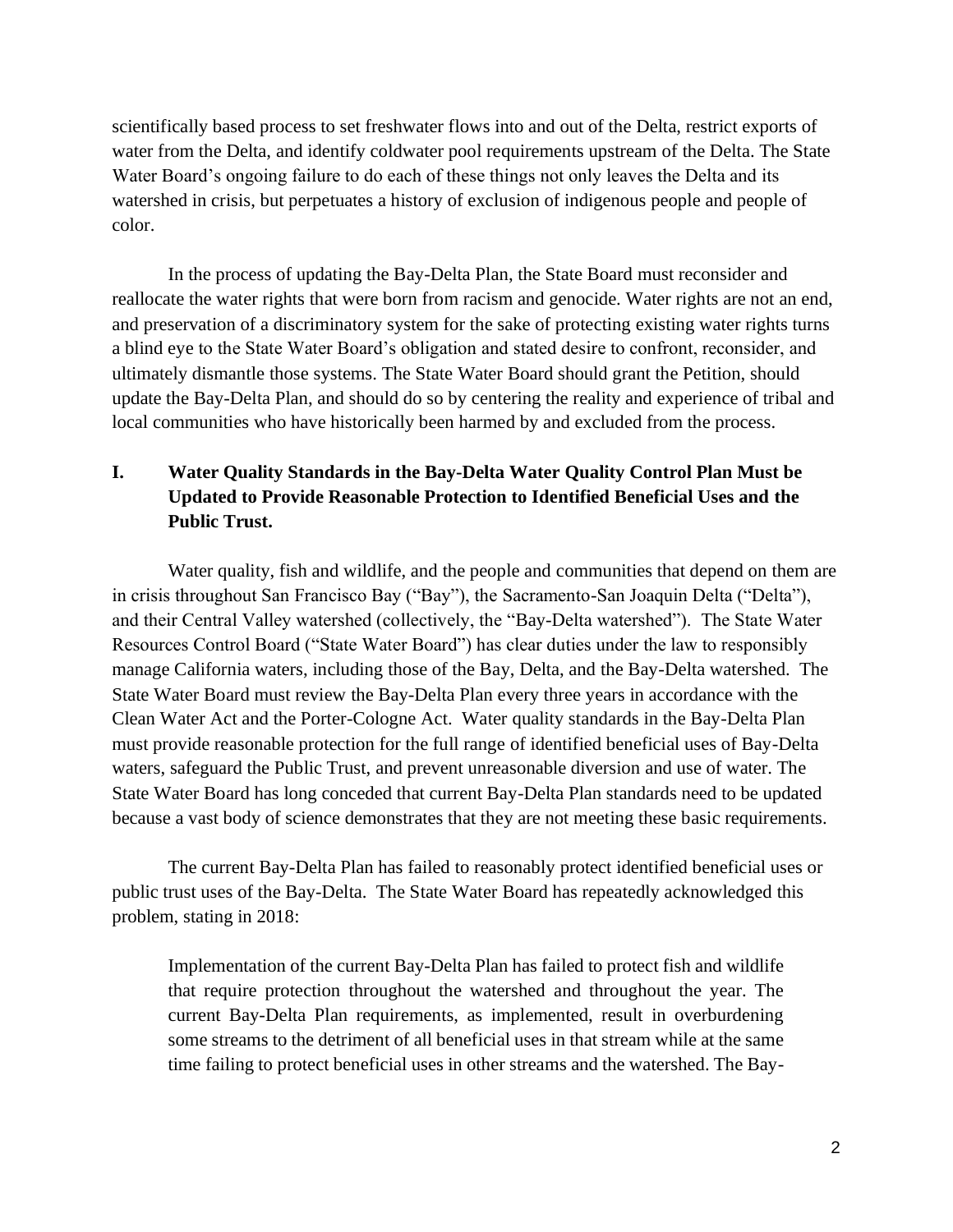Delta Plan and its implementation require updating to address these and other issues.

(2018 Framework for the Sacramento/Delta Update to the Bay-Delta Plan ["2018 Framework"] at p. 5.)

Furthermore, the State Water Board "identified the need to update the Bay-Delta Plan and its implementation many years ago, and plans to complete that process without further delay." 2018 Framework at p. 5. Almost, four years later, the State Water Board has made no detectable progress on updating and implementing the Bay-Delta Plan.

Despite repeatedly admitting the deterioration of aquatic environmental conditions throughout the Bay-Delta and its watershed and its obligations to provide reasonable protections for the public trust and identified beneficial uses of these waterways, the State Water Board has failed to meet its legal requirements; Bay-Delta water quality standards have not been comprehensively reviewed and/or updated for thirteen years. During that period, the State Water Board has waived and ignored violations of existing freshwater flow, salinity, and temperature requirements. These failures have occurred despite the Board's own statements that increased freshwater flows into, through, and out of the Delta and improved temperature management upstream are essential to preventing extinction, restoring public fisheries, and limiting the impact of pollution (including, specifically, toxic algal blooms) on vulnerable communities.

### *A. Failure to Reasonably Protect Identified Beneficial Uses*

By failing to update water quality standards in the Bay-Delta Plan, the State Water Board has failed to reasonably protect beneficial uses identified by the Central Valley and San Francisco Bay Basin Plans. Six native fish species are listed under the federal and/or state endangered species acts; commercial, recreational, and subsistence fisheries are in severe decline; toxic algae blooms with increasing regularity in several Delta waterways; and wildlife that depend on the fish produced in the Central Valley is also imperiled. The State Water Board summarized these issues in its 2018 Framework, declaring:

Native species in the Bay-Delta ecosystem are also experiencing an ecological crisis. For decades, valuable habitat has been converted to farmland and urban uses, the quality of water in the channels has been degraded, there has been a substantial overall reduction in flows and significant changes in the timing and distribution of those flows, and species have been cut off from natal waters. This has led to severe declines, and in some cases extinctions, of native fish and other aquatic species. The overall health of the estuary for native species is in trouble, and expeditious action is needed on the watershed level to address the crisis, including actions by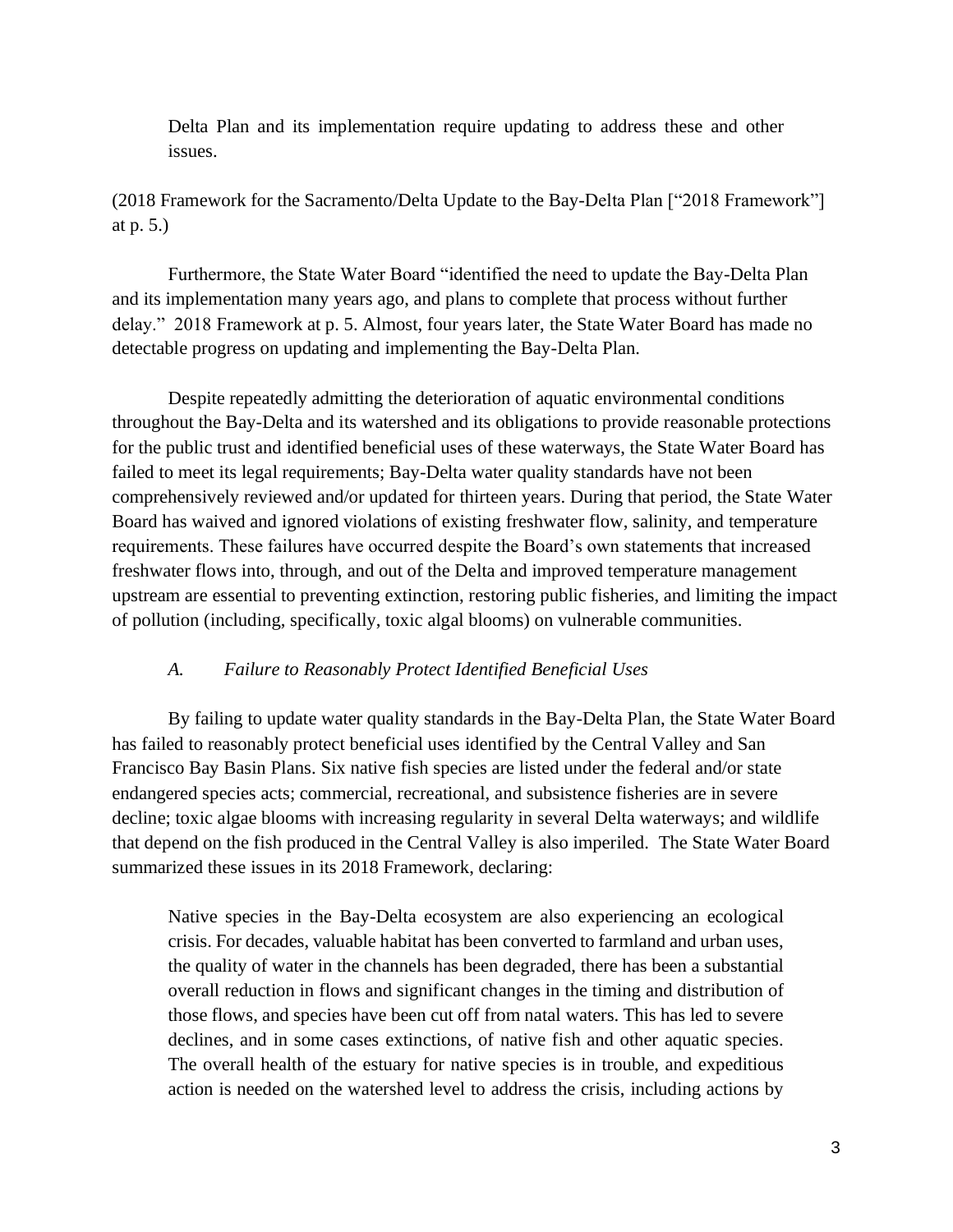the State Water Board, fisheries agencies, water users, and others to address the array of issues impacting the watershed. The State Water Board is the primary agency responsible for addressing the flow and water quality issues.

#### (2018 Framework at p. 4.)

Specifically, existing identified beneficial uses that have not been reasonably protected include, but are not limited to: Spawning, Migration, and Freshwater Habitat for coldwater species, Recreation, and Commercial and Sport Fishing. Tribal Beneficial Uses (described below) have also not been reasonably protected.

### *B. Failure to Safeguard the Public Trust*

In addition, the State Water Board has failed in its responsibility to safeguard public trust values in the Bay-Delta. The public trust doctrine exists for the benefit of the people of California so that its waters, wildlife, and ecosystems "may serve as ecological units for scientific study, as open space, and as environments which provide food and habitat for birds and marine life." (*Eldridge v. Cowell* (1854) 4 Cal. 80, 87; see also *Marks v. Whitney* (1971) 6 Cal.3d 251, 259-260; *Colberg, Inc. v. State ex rel. Dep't of Pub. Works* (1967) 67 Cal. 2d 408, 417; Cal. Water Code section 85023 [the public trust and reasonable use doctrines are the foundations of state water management policy].) Public benefits arise from management by the sovereign, in this case the State of California. Because it represents the state, the State Water Board is obligated by the public trust doctrine and the California Constitutional doctrine of waste and unreasonable use to consider the protection of public trust uses when making determinations regarding the allocation of water resources.

The public trust doctrine provides that "the sovereign owns 'all of its navigable waterways and the lands lying beneath them as trustee of a public trust for the benefit of the people.'" (*National Audubon Society*, 33 Cal.3d at 434 [internal citations omitted].) The legal concept that certain resources (e.g., navigable waters) and resource uses (e.g., commerce, fishing) must be preserved for the benefit of the public dates back as far as early Roman and English law. (*Envtl. Law Found. v. State Water Res. Control Bd*. ("*Environmental Law Foundation*") (2018) 26 Cal.App.5th 844, 856; *see also Audubon,* 33 Cal.3d at 433–34; Joseph L. Sax, *The Public Trust Doctrine in Natural Resource Law: Effective Judicial Intervention*, 68 Mich. L. Rev. 471 (1970).)

The public trust doctrine is an "affirmation of the duty of the state to protect the people's common heritage of streams, lakes, marshlands and tidelands," enabled by its "authority as sovereign to exercise a continuous supervision and control." (*Audubon*, 33 Cal.3d at pp. 441, 425.) The public trust doctrine extends beyond traditional interests in a waterway to require the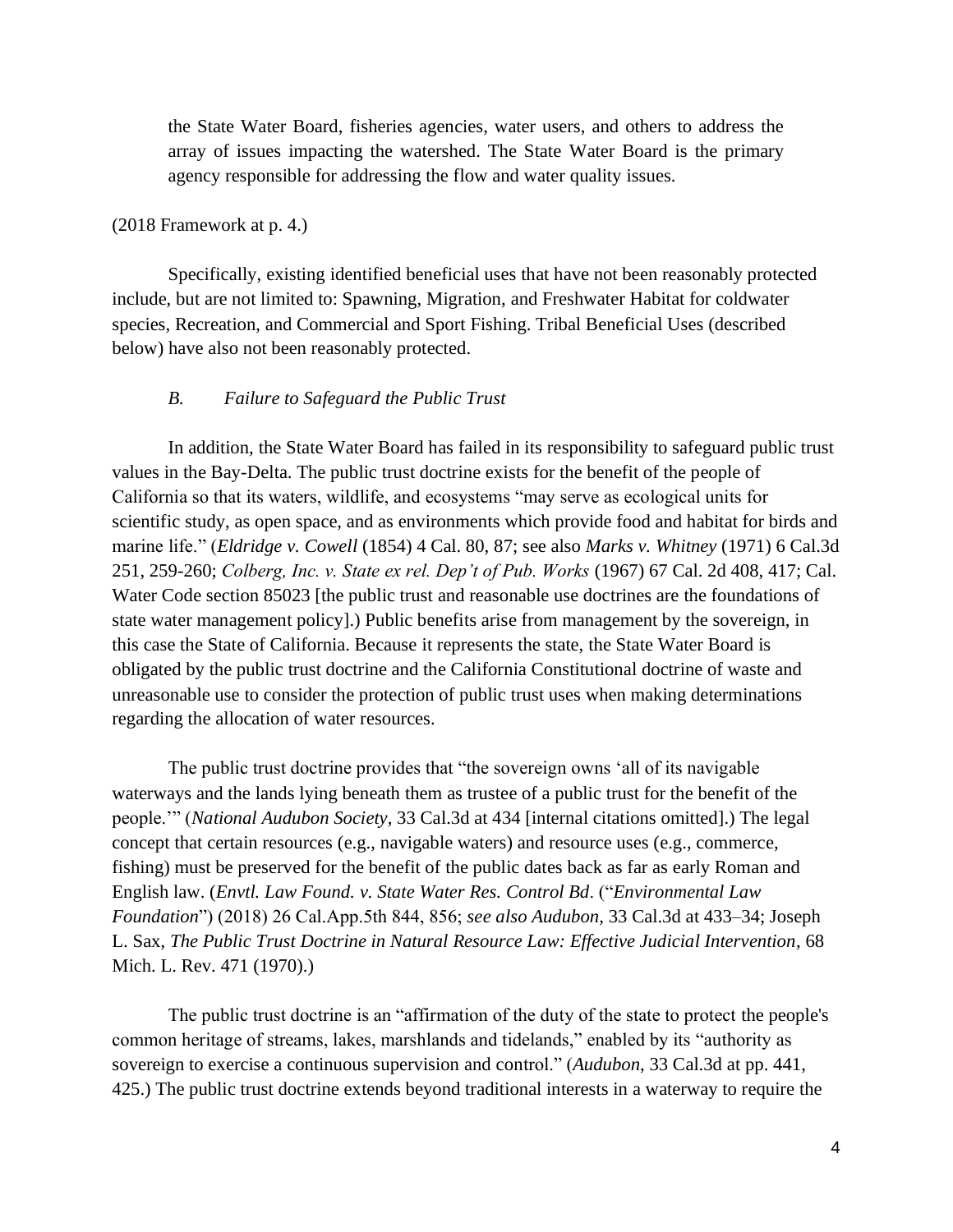protection of ecological values including, but not limited to, the scenic beauty of a waterway, the purity of the air and waters, and the preservation of the tidelands and shoreline in their natural state. Such preservation is recognized as "one of the most important public uses of the tidelands." (*National Audubon Society*, 33 Cal.3d at p. 434.)

The reasonable use doctrine is a partner to the public trust doctrine as a foundational principle of California water law. Article X, section 2 of the California Constitution, as well as the California Water Code, lay out the principles of the reasonable use doctrine. *See, e.g.*, Cal. Water Code sections 100, 275, and 1050; S*tanford Vina Ranch Irrigation Co. v. State* (2020) 50 Cal.App.5th 976, 994; *U.S. v. State Water Board*, 182 Cal. App. 3d at 105-106. "[F]ish survival is an appropriate consideration in determining what is or is not an 'unreasonable use, unreasonable method of use, or unreasonable method of diversion' of water in this state." *Stanford Vina*, 50 Cal. App. 5th at 1003; *see also Light*, 226 Cal. App. 4th at 1482-86 (upholding regulations limiting diversions to protect instream fisheries); *see also U.S. v. State Water Board*, 182 Cal. App. 3d at 130 (uses that impair water quality may be deemed unreasonable). Therefore, like the public trust doctrine, the reasonable use doctrine not only authorizes, but requires, the State Water Board to protect fish.

Thus, the State Water Board has a continuing and ongoing duty to protect and manage public trust resources for the protection of fish and wildlife, and to review and change the management of those resources to protect public interests. This duty applies in particular to the protection of wild fish as trust resources. *See People v. Rinehart* (2016) 1 Cal. 5th 652, 661 (California is "trustee of the state's waters" as well as "the fish in the state's streams and lakes"); *People v. Murrison* (2002) 101 Cal. App. 4th 349, 360 (State owns fish in its streams in trust). This duty includes the obligation to "reconsider allocation decisions even though those decisions were made after due consideration of their effect on the public trust," *National Audubon*, 33 Cal. 3d at 447, where the underlying facts or circumstances have changed.

### **II. Tribal Beneficial Uses Must Be Identified and Protected**

In addition to failing to protect existing identified beneficial uses, the Bay-Delta Plan fails to clearly identify, reasonably protect, or even recognize Tribal Beneficial Uses. In 2017, the State Water Board identified Tribal Subsistence Fishing (T-SUB), Tribal Tradition and Culture (CUL), and Subsistence Fishing (SUB), collectively termed "Tribal Beneficial Uses," as beneficial uses of the state's waters. (See State Water Board Resolution 2017-The State Water Board defines Tribal Beneficial Uses as "a group of beneficial uses that can help protect activities specific to Native American Cultures and their uses of California waters, including the consumption of non-commercial fish or shellfish."<sup>1</sup> This category of beneficial use, also sometimes referred to as cultural uses of water, is intended to protect practices not already

<sup>&</sup>lt;sup>1</sup> See [https://www.waterboards.ca.gov/tribal\\_affairs/beneficial\\_uses.html.](https://www.waterboards.ca.gov/tribal_affairs/beneficial_uses.html)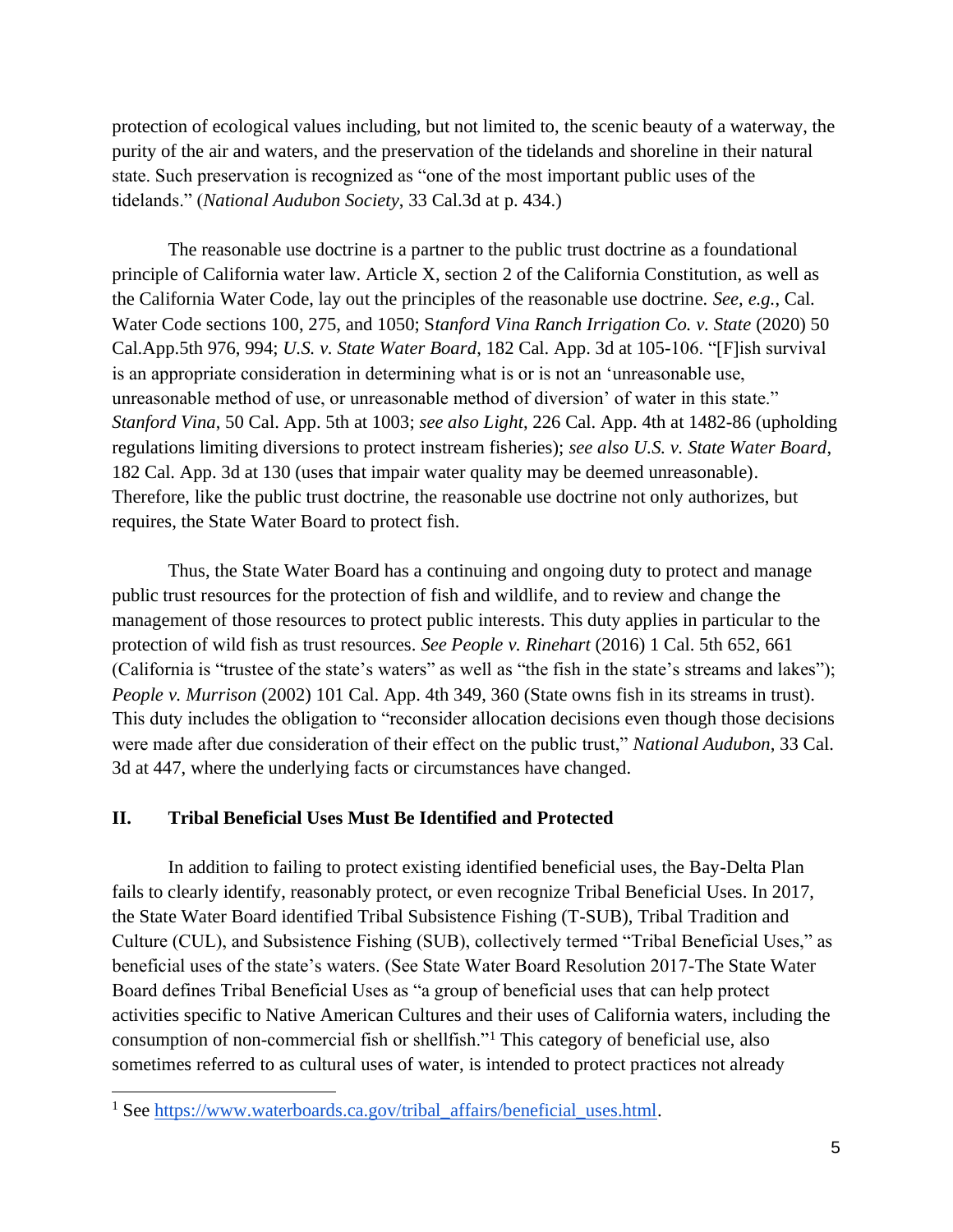covered by other beneficial uses – in other words, Tribal Beneficial Uses may require protections in addition to those provided by other identified beneficial uses.

The State Water Board, either directly or through the Regional Water Boards, must establish beneficial uses as part of Water Quality Control Plans, including the Bay-Delta Plan. (See Water Code § 13050(j).) However, designation of Tribal Beneficial Uses has not been completed for the Bay, Delta, or the Bay-Delta's watershed.

Regional treatment of Tribal Beneficial Use designation varies widely. The current status of designation of Tribal Beneficial Uses throughout the state, five years after those uses were identified by the State Water Board, is disrespectful and continues a century and a half of racist and harmful conduct.

- Regions 2 (San Francisco Bay), 3 (Central Coast), 7 (Colorado River), 8 (Santa Ana) make no mention of Tribal Beneficial Uses in their Basin Plans.
- Region 4 (Los Angeles) defines Tribal Use as a beneficial use in their Basin Plan, describing it as "[u]ses of water that support the cultural, spiritual, ceremonial, or traditional rights or lifeways of California Native American Tribes, including, but not limited to: navigation, ceremonies, or fishing, gathering, or consumption of natural aquatic resources, including fish, shellfish, vegetation, and materials." However, no specific waterways have been identified for Tribal Beneficial Uses by Region 4. The situation is similar for Region 6 (Lahontan).
- Region 9 (San Diego) identifies two separate Tribal Beneficial Uses; however, no waterways have been assigned this designation at this time. Region 5 (Central Valley) identifies Tribal Tradition and Culture and Tribal Subsistence Fishing in a similar manner to Region 9 in its proposed updates to the Region 5 Basin Plan from February 2022.
- Region 1 (North Coast) Basin Plan demonstrates that it is possible for the other Regional Boards to have made far more progress in identifying Tribal Beneficial Uses that they have to date; out of 133 total waterways in the North Coast Basin Plan, 27 waterways have been assigned cultural designation, and eight waterways have been identified as as potentially suitable for this designation in the future.

The State Water Board must do better, either directly via the Bay-Delta Plan or by ensuring that Regional Boards are *actually* designating and protecting Tribal Beneficial Uses.

The partial update to the Bay-Delta Plan adopted in December 2018 (covering flows into the Delta from three tributaries of the San Joaquin River) does not mention Tribal Beneficial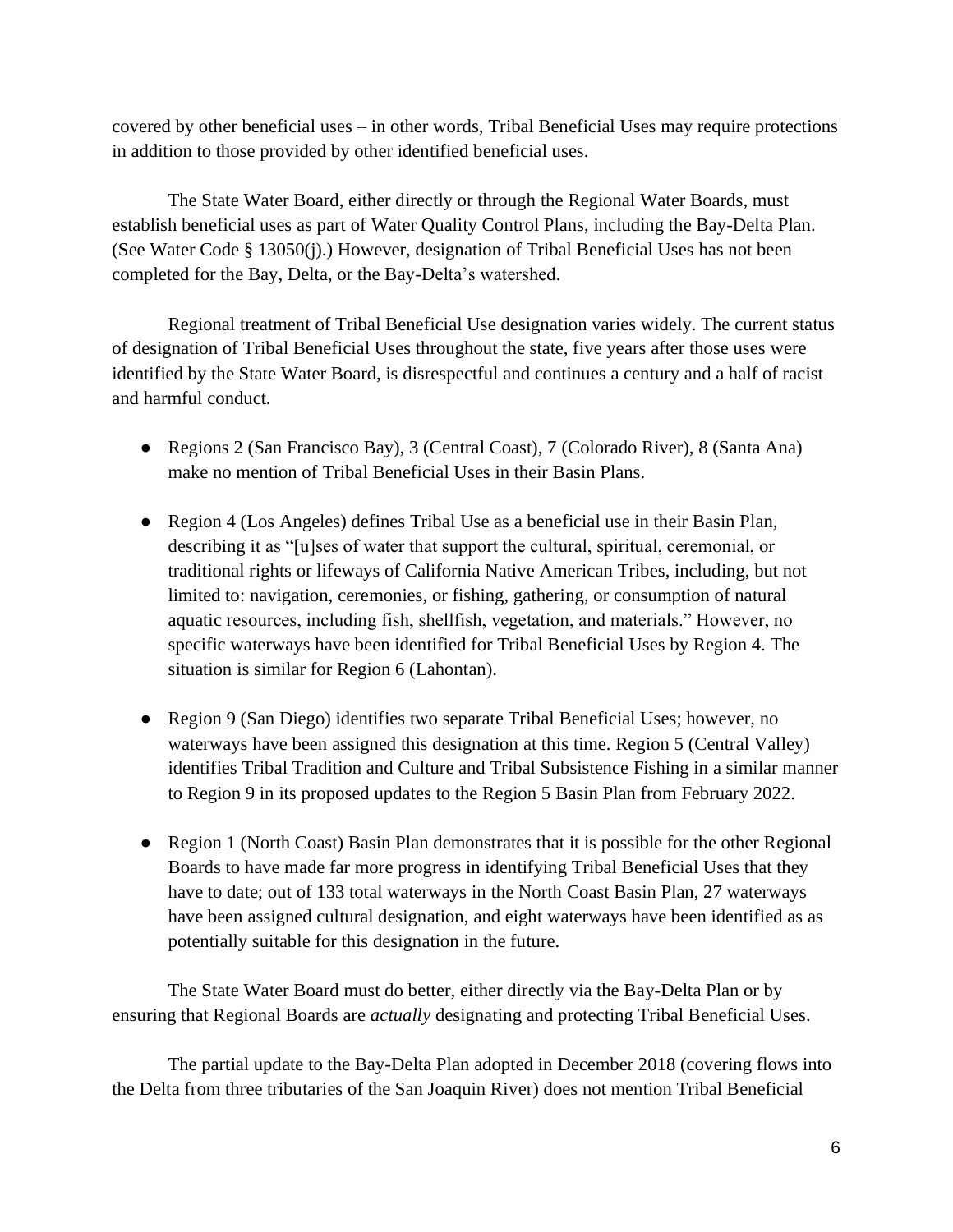Uses at any point. Likewise, standards and actions necessary to protect Tribal Beneficial Uses of the Delta are not mentioned in any of the Board's planning documents for Phase II of its Bay-Delta Plan update (covering flows into the Delta from the Sacramento River and eastside tributaries, through the Delta, and out of the Delta into San Francisco Bay). The State Water Board must specify which waterways are expected to provide for Tribal Beneficial Uses. Until the relevant waterways for those beneficial uses are identified, updates to water quality standards in the Bay-Delta Plan must account for the need to reasonably protect Tribal Beneficial Uses.

The failure to properly acknowledge and incorporate Tribal Beneficial Uses perpetuates the structural racism that the State Water Board itself acknowledged in its Racial Equity Resolution,<sup>2</sup> accepting "responsibility for confronting structural and institutional racism and advancing racial equity" and that "the Water Boards' programs were established over a structural framework that perpetuated inequities based on race." The Racial Equity Resolution committed the State Water Board to "centering its work and decision-making on Black, Indigenous, and people of color who are disproportionately represented in the most vulnerable communities and in unsheltered populations, while ensuring the full benefits of the Water Boards' programs for all people."

Failing to incorporate Tribal Beneficial Uses into the formulation of Bay-Delta water quality standards represents a failure to meet this commitment and perpetuates the racist past rather than work to address it. As we wrote in our July 12, 2021 comments on the draft Racial Equity Resolution: "Beyond acknowledgment, the [State] Water Board must support its good intentions with tangible action. Adopting the Racial Equity Resolution without a commensurate change in related water policies would be inadequate. It would constitute a disservice to the very communities the Resolution is purporting to assist."<sup>3</sup>

# **III. Water Quality Standards Must be Updated to Provide Increased Flows Into, Through, and Out of the Delta and Adequate Cold Water Below Central Valley Reservoirs**

Safeguarding the public trust and providing reasonable protection for identified beneficial uses, including Tribal Beneficial Uses, will require a comprehensive set of water quality standards for the Bay-Delta and its watershed. In 2018, the State Water Board proposed a suite of standards that it intended to incorporate in its final update of the Bay-Delta Plan, including

<sup>2</sup> Resolution Number 2021-0050, Condemning Racism, Xenophobia, Bigotry, and Racial Injustice and Strengthening Commitment to Racial Equity, Diversity, Inclusion, Access, and Anti-Racism.

<sup>3</sup> See SF Baykeeper Comment Letter, July 12, 2021, at p. 1, available at [https://baykeeper.org/sites/default/files/image\\_upload/images/2021.07.12%20FINAL%20Bayke](https://baykeeper.org/sites/default/files/image_upload/images/2021.07.12%20FINAL%20Baykeeper%20Comments%20on%20Racial%20Equity%20Resolution.pdf) [eper%20Comments%20on%20Racial%20Equity%20Resolution.pdf](https://baykeeper.org/sites/default/files/image_upload/images/2021.07.12%20FINAL%20Baykeeper%20Comments%20on%20Racial%20Equity%20Resolution.pdf)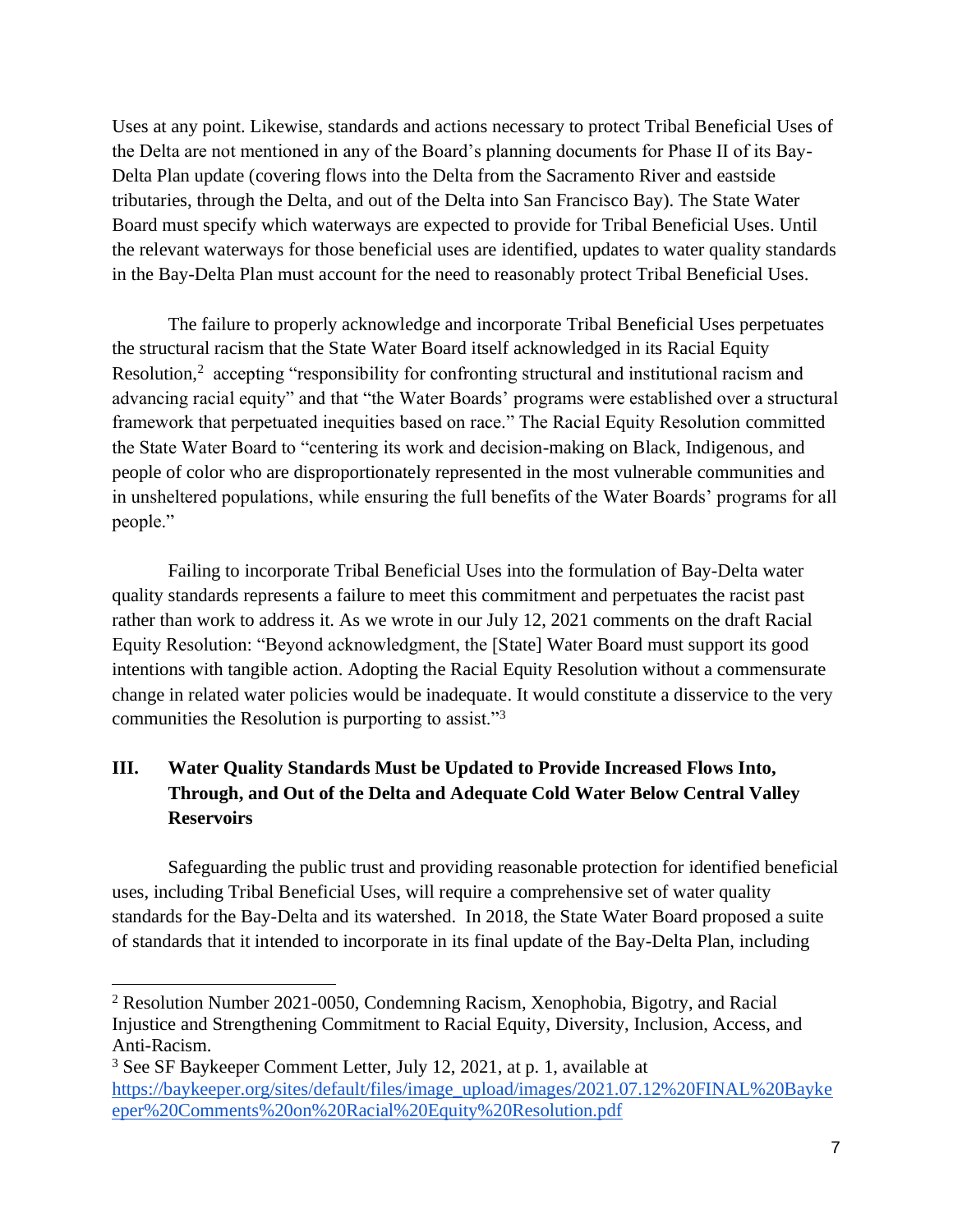improved freshwater flows, regulation of water exports within the Delta, and reservoir storage requirements intended to improve conditions for coldwater-dependent anadromous species that migrate and spawn upstream. Below, we describe the importance of each category of new standards that the State Water Board previously proposed.<sup>4</sup>

## A. *Freshwater Flows*

The Board's own scientific analyses demonstrate overwhelmingly that flows into, through, and out of the Delta are critical to the health of anadromous and estuarine resident species and their habitats. Populations of numerous species display strong, durable, statistically significant relationships between attributes of viability (abundance, survival rates, life history diversity) and river flows into, through, and/or out of the Delta, including: Chinook Salmon (various runs and populations); Central Valley Steelhead; Longfin Smelt; Delta Smelt; White Sturgeon; Starry Flounder; Sacramento Splittail; Bay Shrimp, and others. In addition, river flow rates are inversely related to the frequency and magnitude of toxic algal blooms that plague Delta waterways, and communities of color in places like Stockton.



Figure 1: Toxic Algal Bloom. Downtown Stockton, June 9, 2021. Image: San Francisco Baykeeper.

<sup>&</sup>lt;sup>4</sup> Identification of the categories of new standards proposed by the State Water Board in its 2018 Framework does not reflect an endorsement by Baykeeper of the details (e.g., quantitative levels) of the standards detailed in that Framework.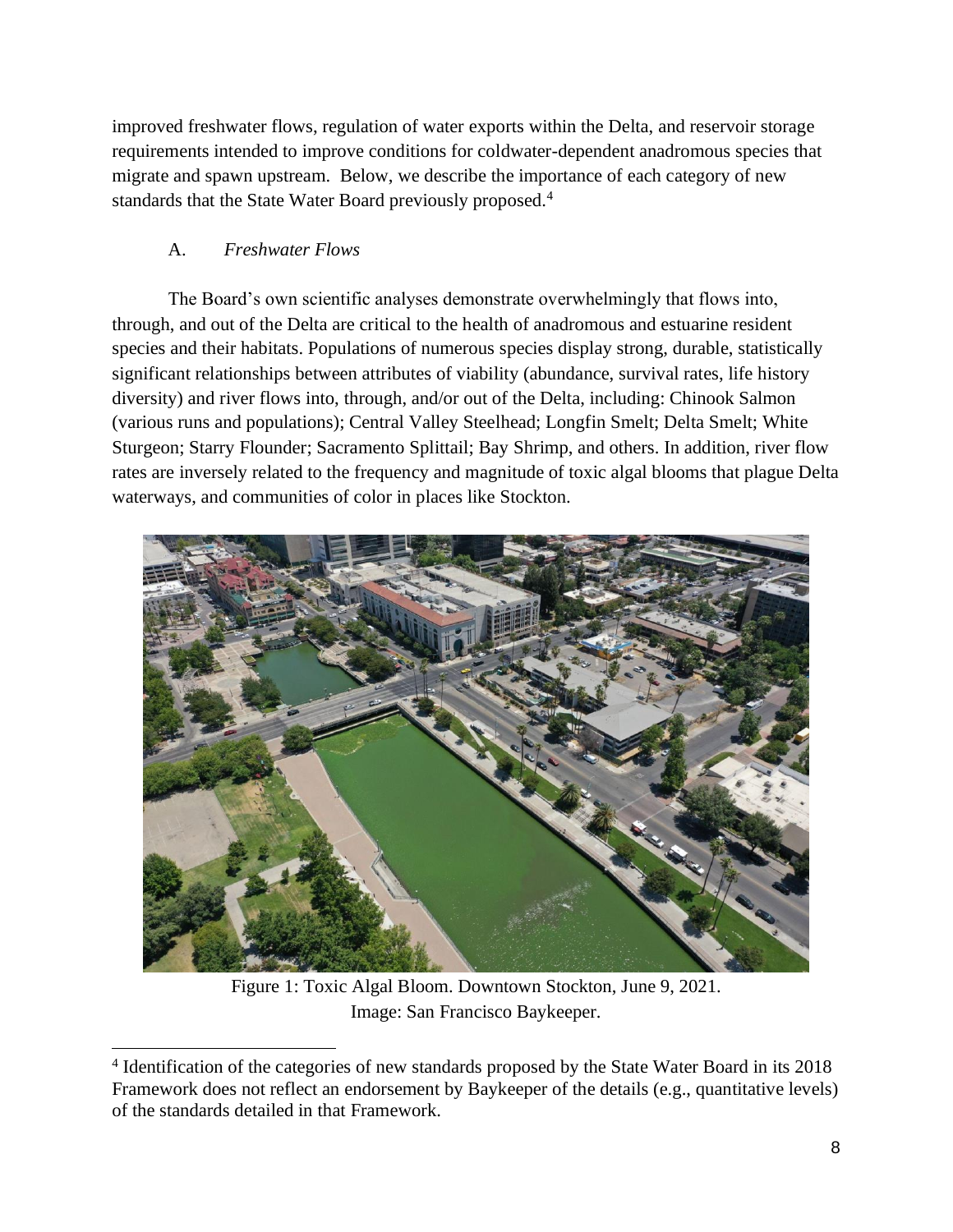The State Water Board has repeatedly stated that current flow requirements are inadequate to protect identified beneficial uses or the Public Trust. For example, in 2010 it declared: "The best available science suggests that current flows are insufficient to protect public trust Resources."<sup>5</sup> In its 2018 Framework, the State Water Board reiterated this finding, stating:

"Populations of native aquatic species in the Bay-Delta watershed have shown significant signs of decline since the last major update and implementation of the Bay-Delta Plan in the 1990s. While natural conditions have not existed in the Bay-Delta watershed for more than a hundred years, many of the native fish and wildlife species that are now at the verge of extinction maintained healthy populations until the past several decades when water development intensified. While there are also other factors involved in the decline of these species, water diversions and the corresponding reduction in flows those diversions cause, are significant contributing factors. A significant and compelling amount of scientific information indicates that restoration of natural flow functions is needed now to halt and reverse these declines in an integrated fashion with physical habitat improvements."

### (2018 Framework at p. 5-6.)

The State Water Board's 2018 Framework for updating the Bay-Delta Plan proposed new minimum Delta inflow and outflow standards that would increase seasonal freshwater flows over current conditions. Very simply, the State Water Board must analyze, consider, and adopt higher, more protective Delta inflow, through-flow, and outflow requirements to reverse the current crisis for fish, wildlife, and water quality in the Bay-Delta and to reasonably protect public trust uses and identified beneficial uses, including Tribal Beneficial Uses, of its waterways.

### B. *Export Requirements*

In addition to improved Delta inflow and Delta outflow standards, the State Water Board proposed in 2018 to adopt standards mirroring endangered species act requirements of the federal Biological Opinions and the state Incidental Take Permit that existed at that time. The State Water Board correctly noted that it "has primary authority over the regulation of water diversions and has an independent obligation to reasonably protect beneficial uses separate and distinct from ESA and CESA requirements." (2018 Framework at p. 20.) Nevertheless, the State Water Board failed to adopt these in-Delta flow safeguards and restrictions on Delta exports; thus, already inadequate protections for endangered species were weakened when the federal government issued new ESA Biological Opinions and the state government issued a new CESA Incidental Take Permit in 2019.

<sup>5</sup> Development of Flow Criteria for the Sacramento-San Joaquin Delta Ecosystem, State Water Board, August 3, 2010, at p. 2.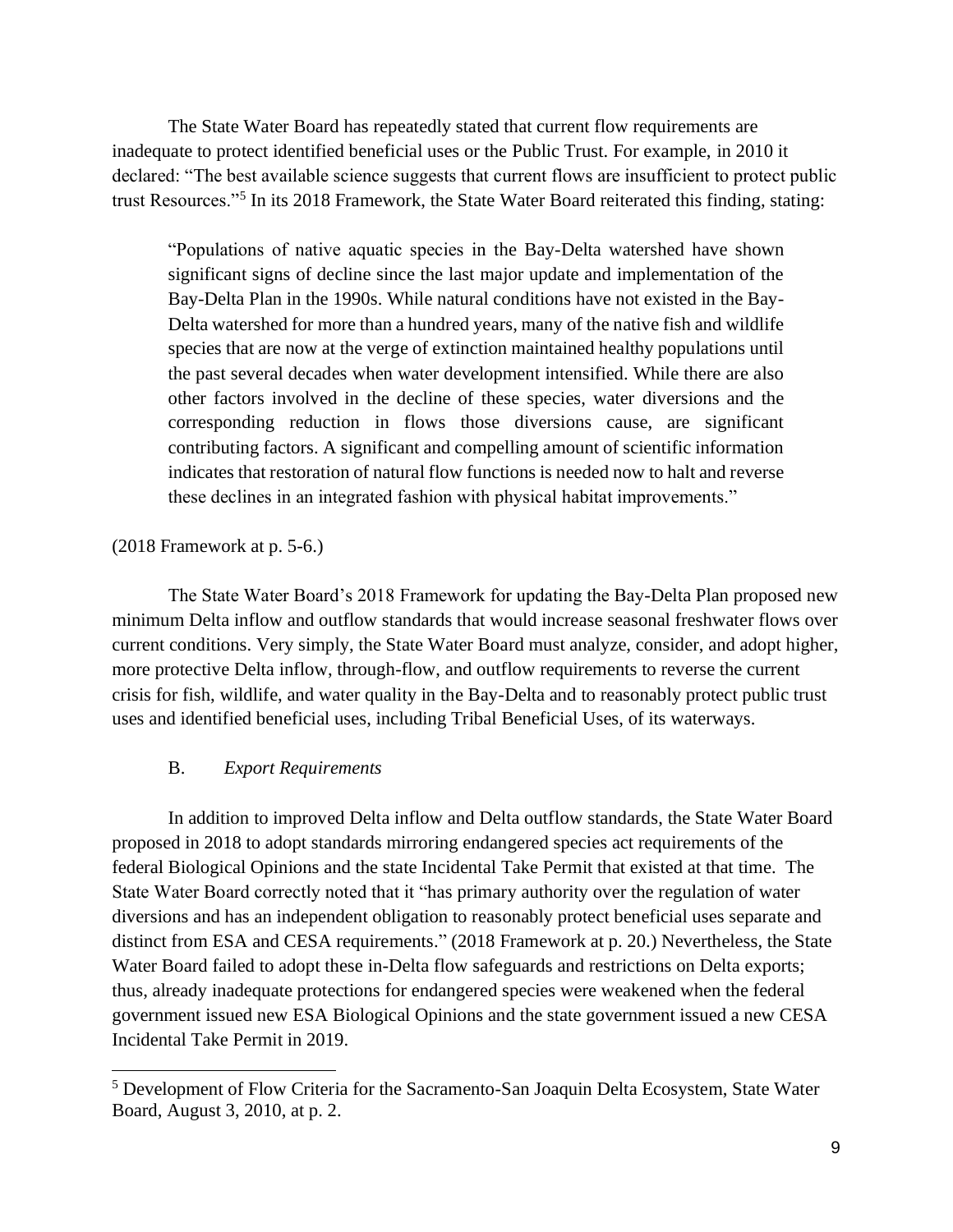### *C. Coldwater Pool Requirements for Upstream Reservoirs.*

Furthermore, in its 2018 Framework, the State Water Board correctly recognized that "Cold water habitat protection is a necessary companion to inflow objectives, and is important for maintaining salmon species in tributaries and protecting against exhaustion of coldwater pool resources from storage withdrawals that may occur with new inflow requirements." (2018 Framework at p. 16). The Central Valley's unique Chinook Salmon populations have been devastated repeatedly by release of water from upstream reservoirs. For example, the National Oceanic and Atmospheric Administration fisheries model estimates that during summer and fall of 2021, hot water released from Shasta Dam was responsible for killing approximately 75% of endangered winter-run Chinook Salmon eggs; this extremely high level of mortality does not include the additional impact of pre-spawning mortality among adult winter-run Chinook Salmon that were exposed to high temperature reservoir releases in 2021. Extreme levels of temperature dependent Chinook Salmon mortality in the Sacramento River have been common in recent years, despite construction of a temperature control device for Shasta Dam in the mid-1990's.In 2014 and 2015, 77 and 86 percent of winter-run eggs died from high river temperatures, respectively.<sup>6</sup> Temperature dependent Chinook Salmon mortality – a problem that affects fall-run and threatened spring-run Chinook Salmon, as well – is intimately connected to unsustainable deliveries of water that drain reservoirs in the early years of drought and the early months of each year.

None of the State Water Board's proposed improvements to water quality and flow conditions in the Bay-Delta watershed have been formally analyzed in environmental documents or adopted. Indeed, the State Water Board has not released any updates to the Bay-Delta Plan since 2018 – and fish, wildlife, and water quality have continued to decline as a result. Unless Bay-Delta water quality standards and actual conditions improve dramatically and soon, there is a very real risk that harm to the Bay-Delta ecosystem and adjacent communities will be irreparable.

### **IV. The State Water Board Must Perform a Science-Based, Transparent, and Public Process to Update and Implement Water Quality Standards in the Bay-Delta Plan**

The State Water Board has not completed its required review and update of the Bay-Delta Plan, nor has it implemented partial updates to San Joaquin River flow standards that it adopted in December 2018. Instead, the process has been frozen as the State Water Board has participated in and prioritized closed-door negotiation of voluntary instream flow commitments with water diverters. Negotiations of these "Voluntary Agreements" (VAs) have been ongoing

<sup>6</sup> See NOAA, River Temperatures and Survival of Endangered California Winter-Run Chinook Salmon in the 2021 Drought, available at [https://www.fisheries.noaa.gov/west](https://www.fisheries.noaa.gov/west-coast/climate/river-temperatures-and-survival-endangered-california-winter-run-chinook-salmon)[coast/climate/river-temperatures-and-survival-endangered-california-winter-run-chinook-salmon](https://www.fisheries.noaa.gov/west-coast/climate/river-temperatures-and-survival-endangered-california-winter-run-chinook-salmon)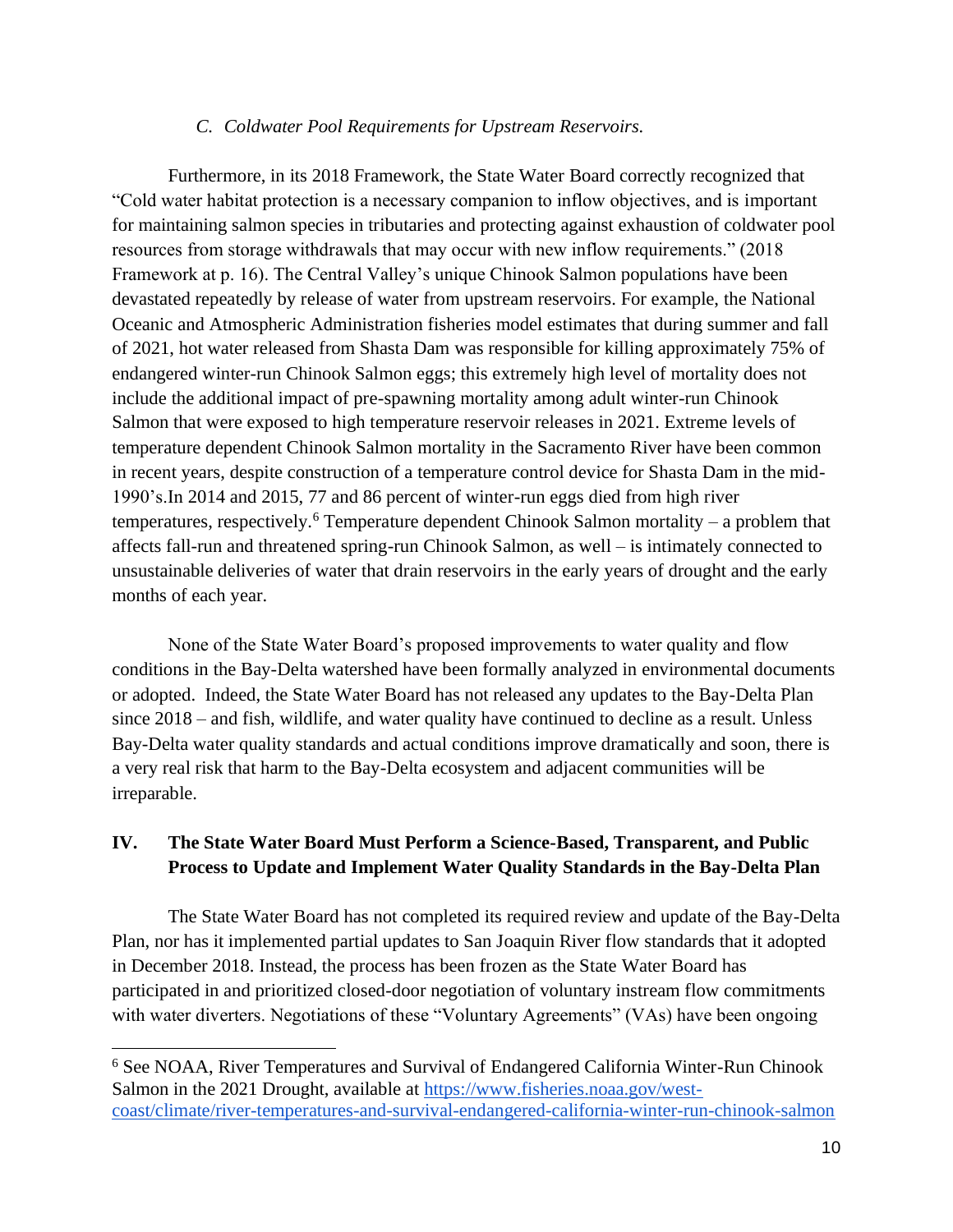since at least 2013. In 2018, Directors of California's Departments of Water Resources and Fish and Wildlife appeared before the State Water Board to announce a package of VAs, negotiated in private between water districts and state agencies, and asked the State Water Board to incorporate these agreements into the Bay-Delta Plan update.

Throughout 2019, the Newsom Administration hosted meetings to discuss specifics of the 2018 package and engaged State Water Board staff to analyze its environmental effects<sup>7</sup>. In November 2019, State Water Board staff produced an incomplete evaluation of the 2018 VA package that revealed it to be woefully inadequate to protect the public trust or identified beneficial uses. This prompted new negotiations between the state and water districts from which NGOs were excluded.

Baykeeper has long raised concerns about the exclusionary process that has produced various iterations of VAs. Environmental, fishing, disadvantaged community, and Delta interests, as well as Tribes, have been excluded from substantive VA negotiations, while the state bargained only with water districts. To our knowledge, no Tribes or tribal advocates have ever been invited to participate in discussion of VAs. The preliminary analysis of the 2018 VA package did not include any mention of, or evaluation of impacts to, the Tribal Beneficial Uses. Similarly, neither representatives of Delta communities nor representatives from California's commercial fishing industry participated in negotiation of VAs or discussion of their implementation or impacts.

Not surprisingly, the VA proposals that have emerged from this exclusionary, back-room negotiation ignored the overwhelming weight of scientific evidence which shows that large-scale flow augmentation will be an essential element of any restoration plan, even if not sufficient in isolation. Similarly, the VAs are completely silent on the need to protect and improve the cold water supplies that Central Valley salmonids depend upon.

The most recent VA Memorandum of Understanding, (MOU) announced in March 2022 claims that it will increase Delta outflows by 500 thousand acre feet (TAF) on average. This claim is vastly overstated. First, numerous water districts that are supposed to contribute water towards Delta outflow have not actually signed the MOU. Second, the current VA MOU compares itself to a baseline of flows that would occur under existing water quality requirements (D-1641) and the Trump administration's 2019 Biological Opinion. This ignores the fact that the state successfully challenged the 2019 Biological Opinion in court because it allowed too much

<sup>7</sup> A small number of environmental NGOs, including Baykeeper, were invited to these discussions to help evaluate the 2018 VA package; however, these meetings were explicitly *not* negotiations over the assets promised in that package – discussions were limited to scientific evaluation, terms of the governance, and adaptive management elements of that package.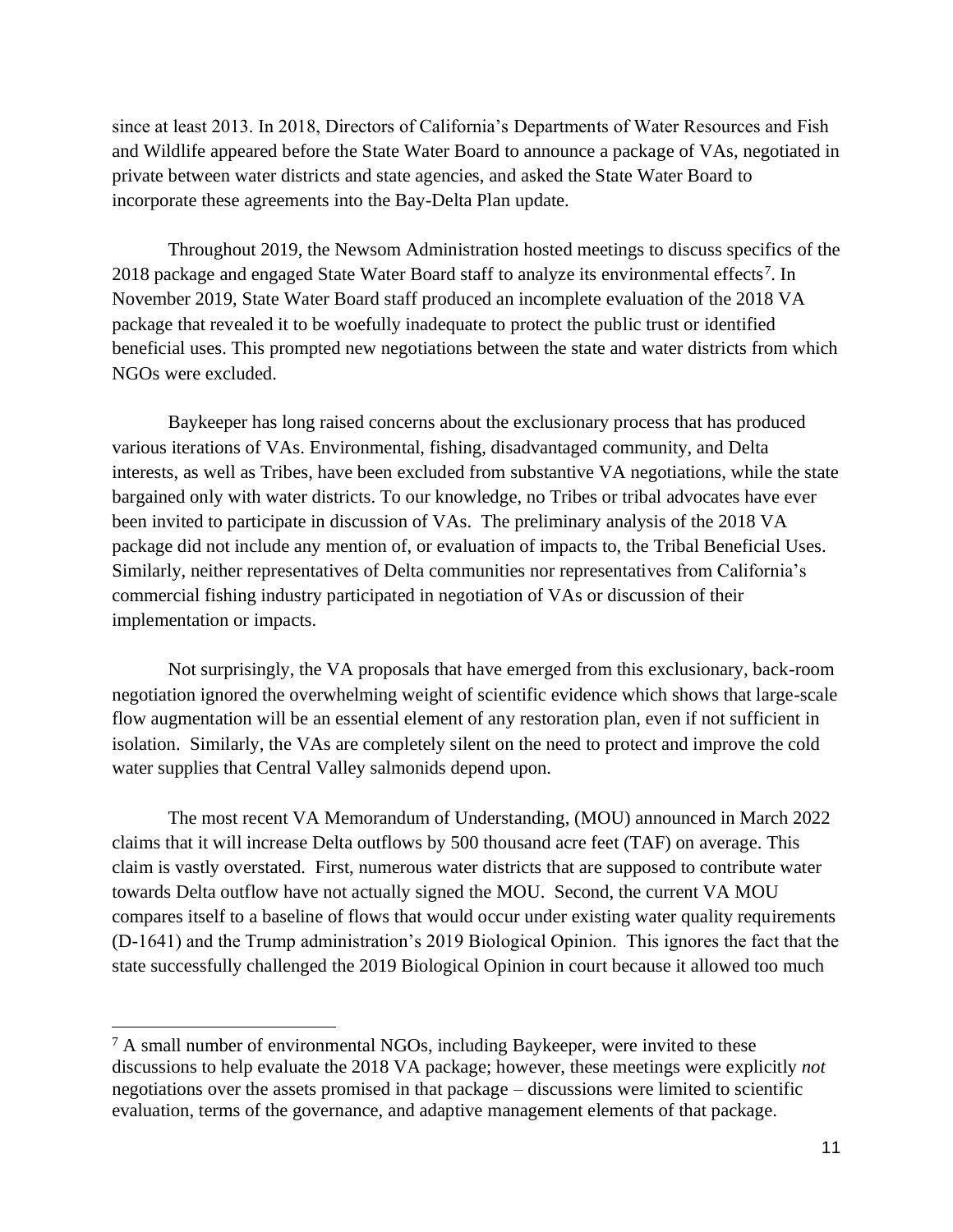water to be exported from the Delta and thus jeopardized the existence of several endangered species.

The State Water Board's 2018 proposal for Delta inflow from the Sacramento River plus its updated standards for inflow from the San Joaquin River were expected to generate approximately 1,600 TAF of additional Delta outflow in an average year compared to D-1641 and the 2008/2009 Biological Opinions (and ~1,200 TAF additional outflow in critically dry years). When compared to this same baseline, the 2022 VAs would produce only 310 TAF of additional outflow in an average year and would result in 70 TAF *less* Delta outflow than the baseline during critically dry years. And even these amounts assume that all the water the VA expects will be provided by water districts is actually delivered, including those users that have yet to agree to the MOU.

The 2022 VA also ignores that flow standards for the San Joaquin River were adopted by the State Water Board in 2018 – flows promised by this VA MOU are less than those that would occur if the State Water Board simply implemented its 2018 updates to flow standards for the San Joaquin River. Moreover, the 2022 VA MOU has no provision to improve (or even maintain) cold water stored in upstream reservoirs – thus it does not even pretend to address catastrophic temperature-dependent mortality of Chinook Salmon eggs and adults that we have witnessed in recent years.

In sum, resources offered in the 2022 VA MOU are completely inadequate to reasonably protect identified beneficial uses, unidentified tribal beneficial uses, or to safeguard the public trust. The current VA process is the tail wagging the dog. Rather than identify the uses that must be protected, and using science and evidence to determine how much water is necessary to protect and promote those uses, the VA process does the opposite–identify how much water can be "voluntarily" obtained and then pretend and hope that will be enough to protect beneficial uses and the public trust. Nevertheless, the State Water Board continues to delay its long-overdue triennial review and update of Bay-Delta water quality standards, which are required under state and federal law, in favor of negotiation and analysis of various VAs – this delay is neither necessary nor legal.

### **V. A Reallocation of Water Rights is Necessary and Justified**

A reallocation of water rights to curtail and reduce the water that is taken from the tributaries and rivers throughout the Bay-Delta watershed is necessary to support the ecosystems, species, and people who rely on those waters. Continuing to delay and failing to protect the Bay-Delta's fish and wildlife or to restore equity and justice in the water allocation system due to fear of (or resistance from) water rights "owners" is a failure. The water rights system must be used as a mechanism of allocating water resources *after* public trust and beneficial uses have been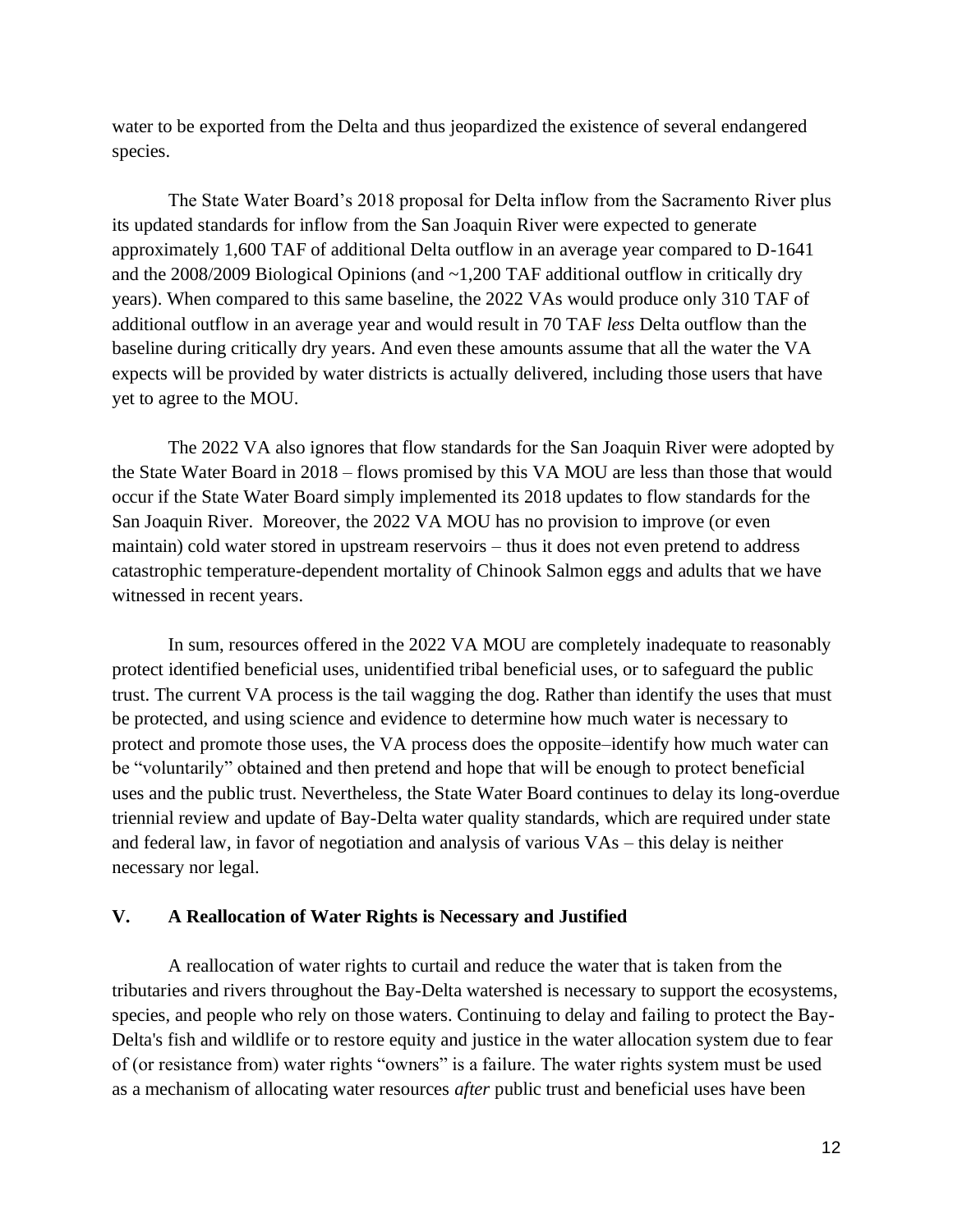protected and balanced. The water rights system is not a beneficial use and cannot be a justification for failing to protect beneficial uses and the public trust.

The State Water Board's Racial Equity Resolution, represents an important expression of intent by the Board to confront structural and institutional racism and attempt to advance racial equity and environmental justice. According to that Resolution:

The colonization, displacement, and genocide of Native American people in the United States have contributed to the loss of water resource and watershed management practices that supported Native American people's traditional food sources and ways of life. Watersheds are now primarily managed through largescale diversion of water for municipal, industrial, agricultural, and commercial beneficial uses to the detriment of traditional, local, and cultural uses and without compensation, recognition, or replacement. Historical land seizures, broken promises related to federal treaty rights, and failures to recognize and protect federal reserved rights have resulted in the loss of associated water rights and other natural resources of value, as well as cultural, spiritual, and subsistence traditions that Native American people have practiced since time immemorial.

### (Racial Equity Resolution at p. 3.)

This is what happened to the indigenous people who lived in and around the Bay-Delta and throughout the watershed. Confronting the state's shameful history requires (1) reevaluation of a water rights system that pretends nobody lived in California before settlers "claimed" it and announced the water was "theirs" and (2) reallocation of existing water rights, as necessary to safeguard the public trust and reasonably protect beneficial uses, including Tribal beneficial Uses.

It is imperative that the State Water Board begin to reimagine our water rights system in light of its own Racial Equity Resolution and designation of Tribal Beneficial Uses. The Board should center its "work and decision-making on Black, Indigenous, and people of color who are disproportionately represented in the most vulnerable communities and in unsheltered populations, while ensuring the full benefits of the Water Boards' programs for all people" through the vehicle of an updated Water Quality Control Plan for the Bay-Delta.

Communities of color throughout the Central Valley, in the Klamath River watershed, and along the California Coast are suffering from the collapse of subsistence fisheries, the loss of cultural cornerstones, and persistently degraded water quality due to chronically inadequate river flows that result from unsustainable rates of water diversion. The Water Board should take meaningful action to implement its resolution by restoring the flow of fresh water in the Bay